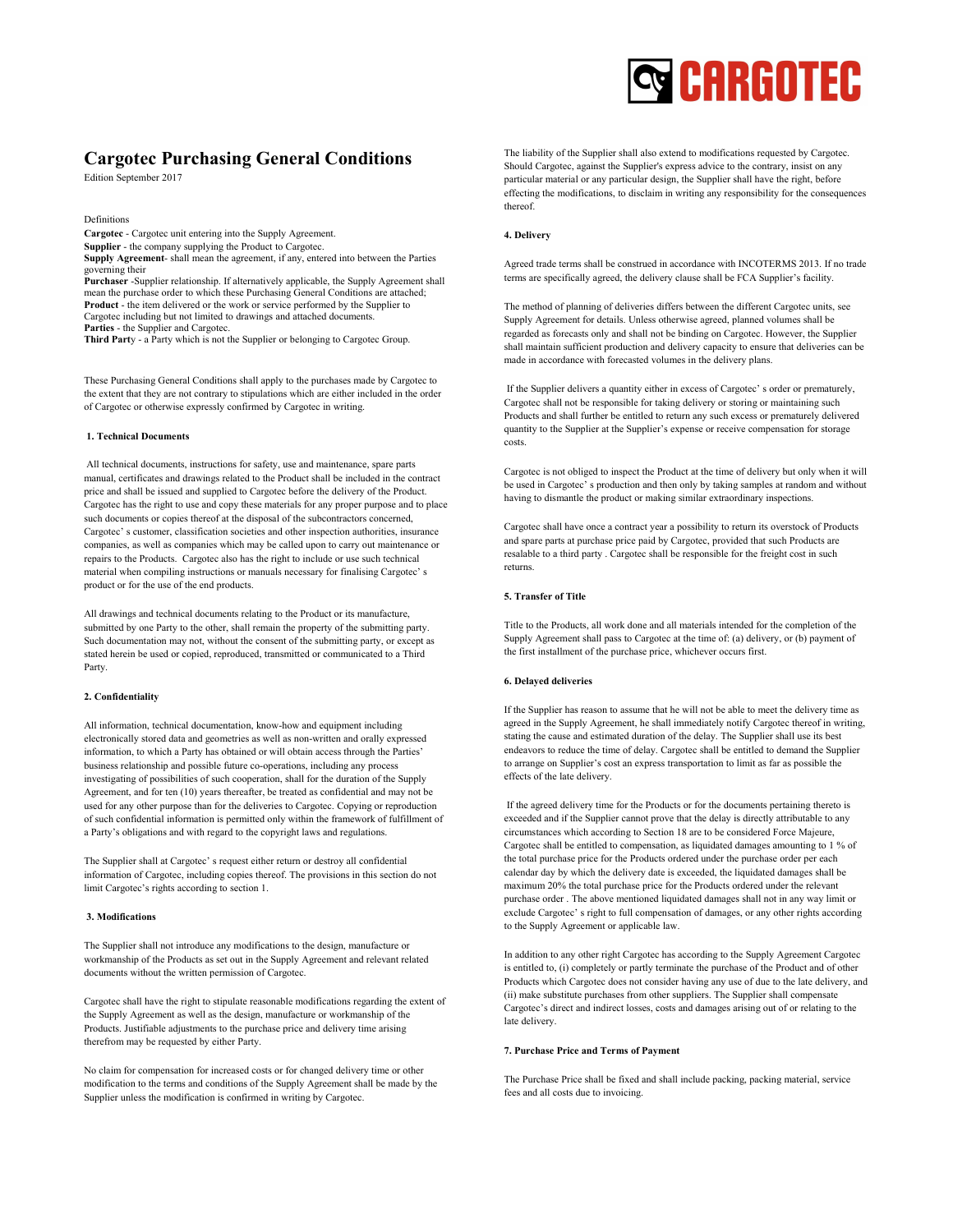

Payments shall be made within the agreed terms of payment calculated from the receipt of the invoice by the addressee stated on the order, but not earlier than the day on which the Products have arrived physically at the agreed address, and shall also be made in accordance with the other conditions that the Parties have agreed upon in writing. The term of payment shall, in the absence of any other agreement, be minimum ninety (90) days. Payment within this time is subject to conditions that the invoice is correctly addressed and contains all information necessary to Cargotec.

When the Supply Agreement includes the supply of technical documents, the calculation of time of payment shall not commence until the documents have been received and accepted.

Payment, assembly or usage of the Products does not imply any acceptance of the delivery or of the invoiced amount.

To the extent permitted by applicable law, and in addition to any other remedy which Cargotec may have, any Cargotec unit may deduct from or set off against the Purchase Price any compensation, damages, indemnity or any other sum payable by the Supplier to any other Cargotec unit. This shall be regardless of the place of payment or currency of either obligation. If any obligation is unliquidated, unascertained or disputed by amount, Cargotec may set off the undisputed amount or amount estimated by him in good faith to be the amount of the obligation.

Whenever Cargotec is entitled to a set-off, Cargotec can make a declaration to the Supplier that his claim/s will be set off against Cargotec' s counterclaim/s which results in the exhaustion of both the parties' obligations up to the amount they are equal in value.

#### 8. Packing, marking and storage

The Supplier shall be responsible for appropriate packing, marking and storing of the Products according to the instructions of Cargotec.

The Products shall be delivered as packed in the most appropriate manner with regard to the means of transportation to be used and the nature of the Products. The packaging shall protect the Products against dirt and all kinds of damage and corrosion, taking into account the duration of the transportation, all possible transfers from one means of transportation to another and the length of storage time. The packaging shall be suitable for the Products to be handled either manually or mechanically.

 If the Supplier deems Cargotec' s instructions unfit for the Products, or is unwilling to act in accordance with the instructions for any other reason, the Supplier shall notify Cargotec thereof and Cargotec shall decide on the procedure. If notification is omitted and the packing is not in conformance with the packing instructions of Cargotec, Cargotec shall be entitled to charge the Supplier for any extra handling costs incurred and if the Products are damaged due to unfit packing, the Supplier shall immediately upon the request of Cargotec deliver substitute Products at the Supplier's expense or Cargotec can make substitute purchases from other suppliers at the Supplier's expense.

Cargotec is entitled to determine the packing sizes when ordering the Products.

 In case the Products are delivered by the Supplier directly to Cargotec' s customer, then the Supplier shall not, without the Cargotec' s permission, place any delivery note, specification or sales or marketing material in packages of the Products.

# 9. Testing

 In order to ensure that Cargotec is given the opportunity to reassure that a Product is free from defects, the Supplier shall, prior to delivery of new or changed Product, manufacture and perform quality control of samples in accordance with Cargotec' s from time to time valid requirements relating to testing.

Once a sample has been approved, alteration of the function, appearance, characteristics, material, production method, place of manufacture, tooling or other equipment, which may affect the Product, may be done only after written approval by Cargotec. Delivery may thereafter be made only after renewed approval of an altered sample.

Cargotec' s approval of samples or drawings and supervision of design work or manufacture shall not affect the Supplier's liability and/or obligations in accordance with the Supply Agreement and does not in any way limit Cargotec' s right to present claims.

#### 10. Purchase Inspection and Quality

Cargotec or Cargotec' s representative or customer shall be entitled to perform inspections related to quality control and/or manufacture of the Product at the Supplier's production plant at times desired by Cargotec both during manufacture of the Product and after completion thereof. For this purpose the Supplier shall make available to Cargotec all documents in his possession relating to manufacture and manufacturing processes and shall place at the disposal of Cargotec free of charge any necessary equipment and premises. Furthermore the Supplier ensures that Cargotec has the possibility to perform such inspections also at the production plants of the Supplier's sub-suppliers.

The inspections and tests performed by Cargotec shall in no respect decrease the Supplier's obligations and responsibilities stipulated in the Supply Agreement and do not in any way limit Cargotec' s right to present claims.

# 11. Supplier's subcontractors

The Supplier shall inform Cargotec of any change in Supplier's subcontractors. Supplier shall be responsible for its subcontractors' performance.

#### 12. Warranty

The Supplier warrants that the Products supplied are free from defects. A Product shall be considered defective if it

(i) in any respect deviates from the technical specification,

 (ii) does not possess the characteristics that the Supplier has referred through samples, prototypes or in marketing,

(iii) is not as safe as Cargotec could reasonably have expected,

(iv) is not fit for the particular purpose for which Cargotec intended it to be used, or (v) otherwise deviates from what Cargotec reasonably could have expected

The warranty period is 24 months from the date on which the end product has been taken into use, but shall not exceed 36 months from the date on which the Products have been delivered to Cargotec. Claims shall be presented no later than 6 months after the end of the warranty period.

 If any repair under the warranty period is made after Cargotec' s customer has put the Products in service, the warranty period in respect of repaired or replaced Products shall be extended by 12 months from the date when the repair or replacement work was approved by Cargotec' s customer.

The above-stated time limits shall, however, not apply, should there be a risk of personal injury or damage to property other than the defective part, or of a repetitive defect.

It is implied in the guarantee that the faults and defects found under the guarantee period existed already when the Products were delivered to the Cargotec. The warranty under the Supply Agreement shall be in addition to and not in limitation of all other warranties, guarantees, remedies or indemnities required and/or arising pursuant to applicable law.

#### 13. Liability for defects or shortcomings

As Cargotec's international operations in the cargo handling business demand all due promptness and reliability, it is understood that the Supplier appreciates and accepts the fact that time and quality is of the essence. The Supplier shall use his best efforts to fulfill his obligations in respect of the quality, quantity and delivery time of the Products.

 In the event that a Product is defective or a delivery does not contain the agreed quantity, Cargotec shall be entitled to (i) demand immediate rectification, or (ii) demand immediate delivery of substitute Product(s).

 If a defective Product cannot be repaired or replaced without delay or if there is a risk of production disturbances at Cargotec or delivery disturbance from Cargotec, Cargotec shall be entitled, without obtaining the Supplier's consent and at the Supplier's expense, to make the necessary repair work or completely or partly annul the purchase of the Product and other such Products that Cargotec does not consider having any use of due to the defect or shortcoming, and also to undertake substitute purchases from another supplier.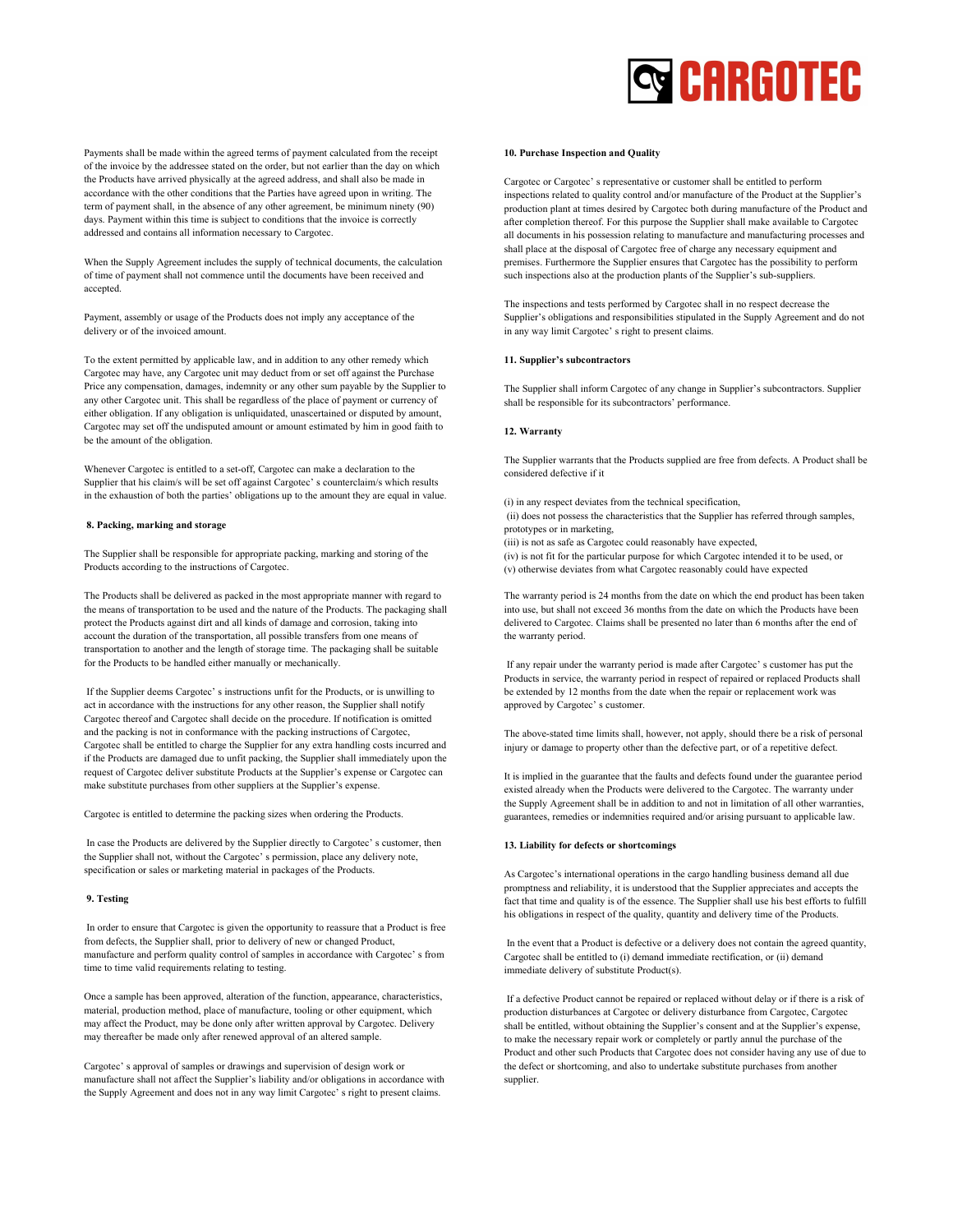

The Supplier shall compensate Cargotec for any loss or damage, direct as well as indirect, arising out of or relating to any breach of the Supply Agreement, including but not limited to costs for assembly and disassembly, detection and analysis, scrapping and transportation.

If Cargotec due to a delivery of a defective Product considers it necessary to inspect all Products of the same kind delivered by the Supplier, Cargotec is entitled, after giving the Supplier notice thereof, to make such inspection at the Supplier's expense and without awaiting the Supplier's approval. The notice shall describe the nature of the defect as well as the time and place of the inspection. If possible, the Supplier shall be present at the inspection.

#### 14. Indemnity

Except to the extent the Product has been designed or specified by Cargotec, the Supplier shall assume liability for the Product being in compliance with the requirements of valid laws, statutes and regulations.

The Supplier shall indemnify and hold Cargotec harmless against any losses and claims for injuries or damage to any person or property which may arise out of or in consequence of the performance of the Supply Agreement by the Supplier and against all claims, demands, proceedings, damages, costs, charges and expenses in respect thereof or in relation thereto, provided always that the Suppliers liability to indemnify Cargotec as aforesaid shall be reduced proportionately to the extent that an act or omission of Cargotec, its employees or representatives may have contributed to the said loss, injury or damage.

If there is a risk of an end-product causing personal injury or property damage due to defects in the supplied Product, Cargotec has the right to decide on the recall of the endproduct, and if Cargotec thus decides the Supplier shall compensate Cargotec for its costs in conjunction with such recall.

#### 15. Product Liability Insurance

 The Supplier shall enter into and maintain on a continuous basis a global product liability insurance (or a general liability insurance which includes global coverage for product liability) with an insured amount of not less than one million (1.000.000) Euro per event and, which shall be valid as long as claims can be made against Cargotec under applicable laws or regulations. The Supplier shall at Cargotec's request also supply Cargotec with a copy of the insurance certificate. The Supplier may not terminate such insurance without prior written consent of Cargotec.

#### 16. Tooling

If Cargotec is supplying tools or equipment for the manufacturing of the Product or if the Supplier acquires such tools or equipment at the specific request of Cargotec such tools shall be the property of Cargotec.

 The Supplier shall at his own cost undertake to maintain tools and equipment in such a way that the Product specifications are complied with. The Supplier reassures that all tools that are the property of Cargotec will at all times be marked as specified by Cargotec and will maintain sufficient documentation as to verify that these are the property of Cargotec. The Supplier will also undertake to inform Cargotec in due time in the event that renewal will be needed.

The Supplier shall at all times carry sufficient insurance, to cover any damage to these items.

The procedure with use and return of the tools shall correspond to what is mentioned above under section 1 and 2 for drawings and documents.

# 17. Liens

Supplier shall ensure that title to the Products shall be free and clear of any and all liens. Supplier agrees that it will be exclusively responsible for and indemnify and hold Cargotec harmless from any such lien as well as all claims for non-payment by Supplier to its suppliers and subcontractors.

#### 18. Force Majeure

The following circumstances as examples but not limited to, shall be considered "force majeure", if they impede the performance of the Supply Agreement: nationwide industrial disputes and any other circumstances beyond the control of the Parties such as fire, war, general mobilisation, seizure, currency restrictions, insurrection, riot and acts of God. The Party wishing to claim relief shall notify the other Party in writing as soon as the intervention and the cessation of such circumstance take place. The Supplier shall notify Cargotec when the delivery can be expected. Force Majeure does not include occurrences or disruptions that make the performance under the Supply Agreement merely commercially impracticable.

# 19. Termination of the Supply Agreement

Cargotec may terminate the Supply Agreement with immediate effect if:

a) the Supplier's performance of the Supply Agreement is impeded for more than one (1) month by reason of "force majeure"; or

b) the Supplier has committed a material breach of the Supply Agreement. In addition to the above, a Party is entitled to terminate the Supply Agreement with immediate effect if;

c) the other Party enters into composition negotiation, is declared bankrupt, goes into liquidation or for any other reason can be assumed to have become insolvent or not able to fulfil his obligations stipulated in the Supply Agreement; or

d) the other Party is acquired by a competitor to the first Party.

 Termination according to this provision shall be done without unreasonable delay after such circumstance becomes known to the Party or should have become known to the Party.

Termination shall be made in writing. The Supplier undertakes to inform Cargotec of any change in its ownership and will irrespective of grounds for termination continue deliveries to Cargotec to the extent necessary, however minimum six (6) months from date of termination, at prices and other conditions valid before that date.

19.2 Cargotec shall have the right at any time by written notice to the Supplier to terminate the purchase order, including any committed forecasts, and to require the Supplier to cease work thereunder, if Cargotec's customer has terminated the respective order between Cargotec and its customer or in case of a sudden or dramatic change in market demand.

In the event of termination under this subsection 19.2, and provided always that the Supplier is not in default, the Supplier shall be entitled to payment pursuant to the terms of the Supply Agreement for all direct costs it has accrued for the Products delivered and work performed as of the date of the termination. It is a precondition to any payments hereunder that the Supplier verifies all costs and expenses by sufficient documentation. The Parties acknowledge that the Supplier shall not be entitled to profit on any part of the terminated work, unless delivered to Cargotec and approved for payment before the date of termination. Cargotec shall not be responsible for costs relating to Products that are resalable to a third party.

The Parties shall have no liability because of termination other than in accordance with the provisions above.

#### 20. Assignment of the Supply Agreement

A Party may not assign the rights or obligations under the Supply Agreement to any Third Party without the other Party's written consent. If an essential change takes place in the Supplier's ownership, it shall immediately be reported to Cargotec and the Supplier must assure that the Supply Agreement will be upheld. Cargotec may, however, without the Supplier's consent assign the Supply Agreement to any other company within the Cargotec Group.

# 21. Limitation of Liability

In no event, to the extent permitted by law, shall Cargotec be liable for the Supplier or any third party for any consequential or indirect loss or damages, including but not limited to damage to persons or property, loss of profit or loss of use whether or not Cargotec has been have been advised of the possibility of such loss or damage.